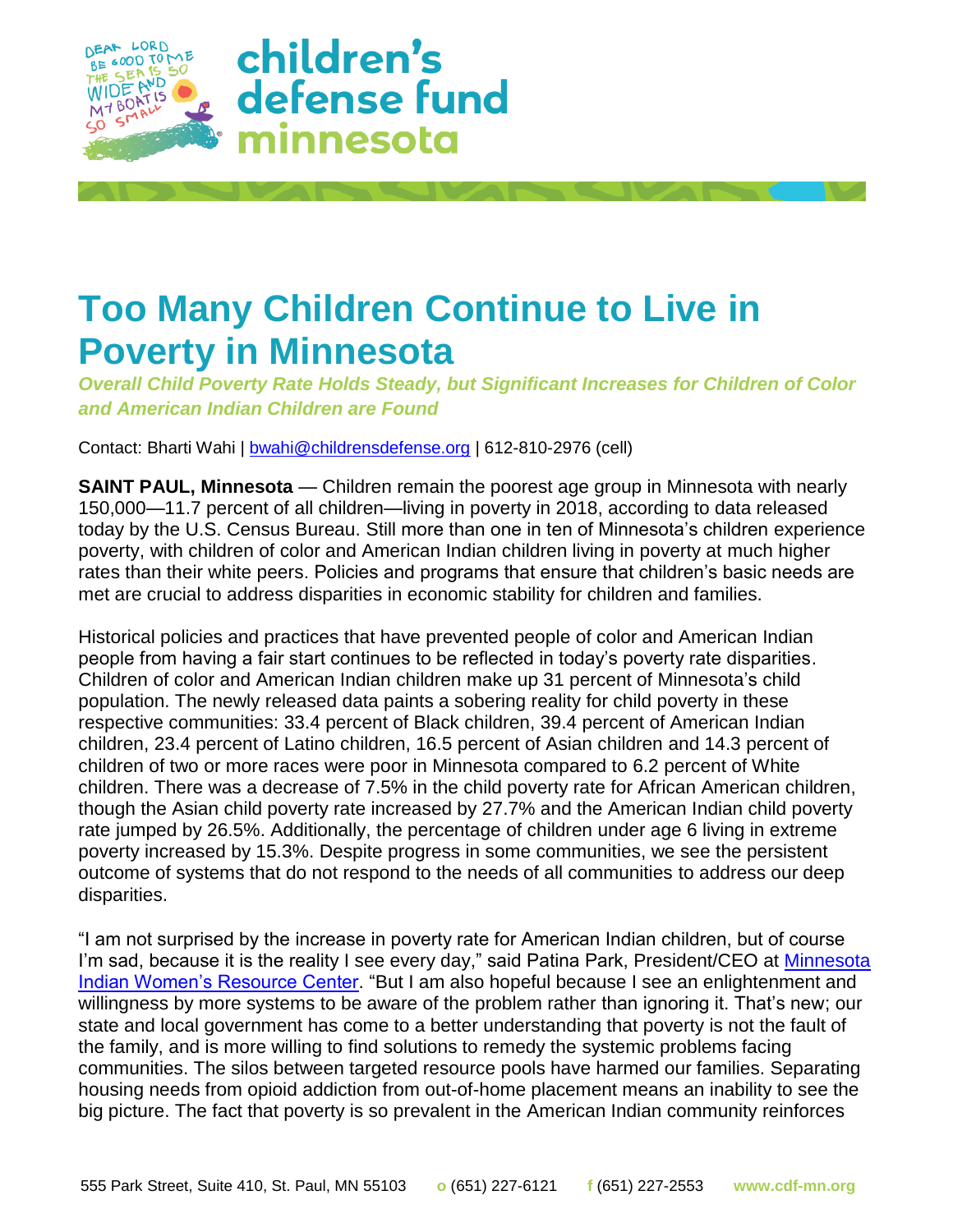the fact that we need to develop a more systematic approach driven by an awareness of the issues facing our children and families. We don't have enough affordable housing or jobs paying living wages. We need to have a long-term, multigenerational response. This country has never had a resource problem; what it has is a priority problem and a system embedded in white supremacy. Until we address those issues, it is hard to get to the underlying issues affecting our families."

"The reason behind the increase in child poverty within the Asian and Pacific Islander (API) community is challenging to understand without disaggregated data by ethnicity. There are many API in the low income bracket that no one is paying attention to in Minnesota. Family economics dictate what happens to children and if parents and other caretakers are living in poverty, that has an effect on the children," said Bo Thao-Urabe, Executive and Network Director at [Coalition of Asian American Leaders.](http://www.caalmn.org/)

The federal poverty level is defined as an annual income below \$25,750 for an average family of four, or less than \$2,146 a month or \$ 70.55 a day. Extreme poverty is half that level. Minnesota's Department of Employment and Economic Development (DEED) estimates that a living wage in Minnesota for two adult workers with two children to range from just over \$61,000 (about \$15 per hour per full-time worker) in southwest Minnesota to just under \$100,000 (about \$24 per hour per full-time worker) per year in metro area counties. DEED estimates that the median wage of available jobs for the first quarter of 2019 was \$20.95 per hour. With 150,000 children living in families with incomes far below a living wage, work support programs such as SNAP and Medical Assistance remain necessary for families to meet basic needs.

|                 |               |      |              | Percent   |
|-----------------|---------------|------|--------------|-----------|
|                 |               |      | <b>State</b> | change,   |
| Race/Ethnicity  | <b>Number</b> | Rate | Rank         | 2017-2018 |
| White           | 54,191        | 6.2  | 5            | $-1.9$    |
| American Indian | 7,267         | 39.4 | 34           | 26.5      |
| Asian           | 11,845        | 16.5 | 35           | 27.7      |
| <b>Black</b>    | 41,375        | 33.4 | 26           | $-7.5$    |
| Hispanic/Latino | 26,508        | 23.4 | 16           | $-1.6$    |
| Two or More     |               |      |              | $-42.1$   |
| Races           | 12,454        | 14.3 | 12           |           |
| <b>TOTAL</b>    | 149,502       | 11.7 | 5            | $-0.8$    |

Children under age 18 living in poverty and state rank by race/ethnicity, 2018

## **Children Living in Concentrated Poverty**

In addition to the American Community Survey data released by the U.S. Census Bureau, a new KIDS COUNT® data snapshot was released this week by the Annie E. Casey Foundation. ["Children Living in High Poverty, Low-Opportunity Neighborhoods"](https://www.aecf.org/resources/children-living-in-high-poverty-low-opportunity-neighborhoods/) uses the latest available data to examine where concentrated poverty has worsened across the country despite a long period of national economic expansion. The report finds that while the percentage of children living in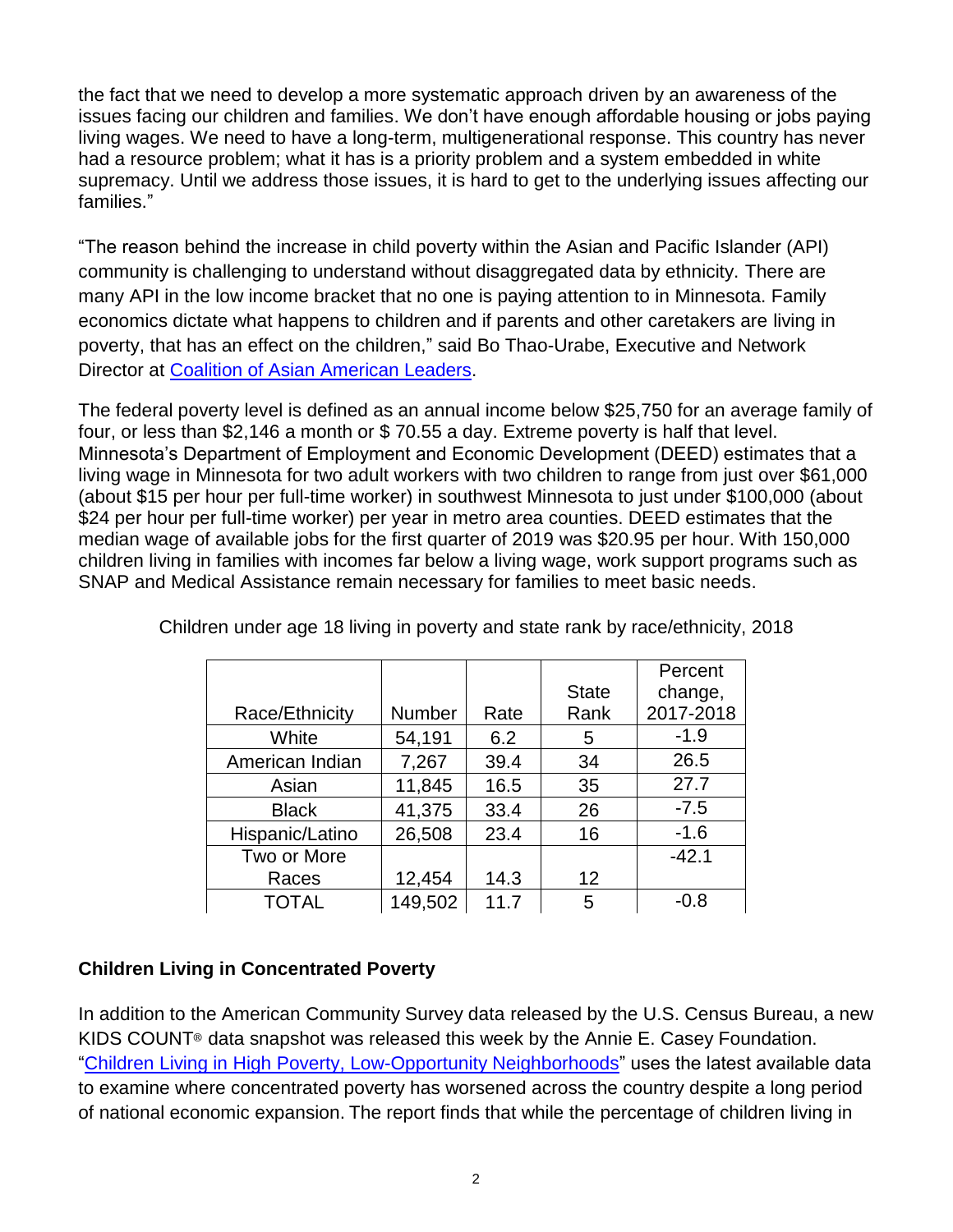areas of concentrated poverty in Minnesota has declined slightly, the proportion of children of color and American Indian children living in these areas is still significantly higher than white children. In Minneapolis, the percentage of children in areas of concentrated poverty dropped from 38% in 2012 to 27% in 2017, while the overall number for the state dropped one percentage point during the same time frame to five percent.

The "Children Living in Concentrated Poverty, Low-Opportunity Neighborhoods" snapshot reflects the impact that racial oppression and discriminatory housing and economic practices have made on children in Minnesota. "With nearly 12 percent of Minnesota's children living in poverty, and too many children continuing to live in neighborhoods with limited access to healthy foods, health care and community services to support their development, we must address systemic barriers that exist for families in our state, especially for our children of color and American Indian children" said Bharti Wahi, Executive Director of Children's Defense Fund - Minnesota.

"Two-generation solutions that support working parents and increase children's access to basic needs and opportunity are critical to improving child outcomes and beginning to address the systemic barriers that exist particularly for families of color and American Indian families," said Wahi. "We need to continue building on recent investments in effective work support programs such as SNAP, WIC, Child Care Assistance and refundable tax credits, to expand access and ensure all children, and all of us, can benefit from the individual and community economic and social benefits they provide," Wahi said. "Recent action such as the minimum wage increase, along with investments in child care and children's health coverage are proven strategies to alleviate the effects of poverty and improve economic, academic and health outcomes for Minnesota children. To ensure a growing economy and productive workforce, Minnesota must continue to expand these and other programs that improve child outcomes."

Children's Defense Fund - Minnesota joins the Casey Foundation in calling on national, state and local stakeholders to act now to help families lift themselves out of these circumstances. Policies at the community, county and state level that can have a significant impact on the lives of children in struggling families include:

- Changing zoning laws that have favored single-family housing to allow for more multiunit properties.
- Supporting development and property-ownership models that preserve affordable housing, such as community land trusts and limited-equity cooperatives.
- Ending housing discrimination based on whether a person was formerly incarcerated or is using a federal housing voucher.
- Assisting low-income residents in paying higher property taxes that often come with new development/redevelopment or with a family's relocation to a more affluent area.
- Expanding workforce training that is targeted to high-poverty, low-opportunity communities.